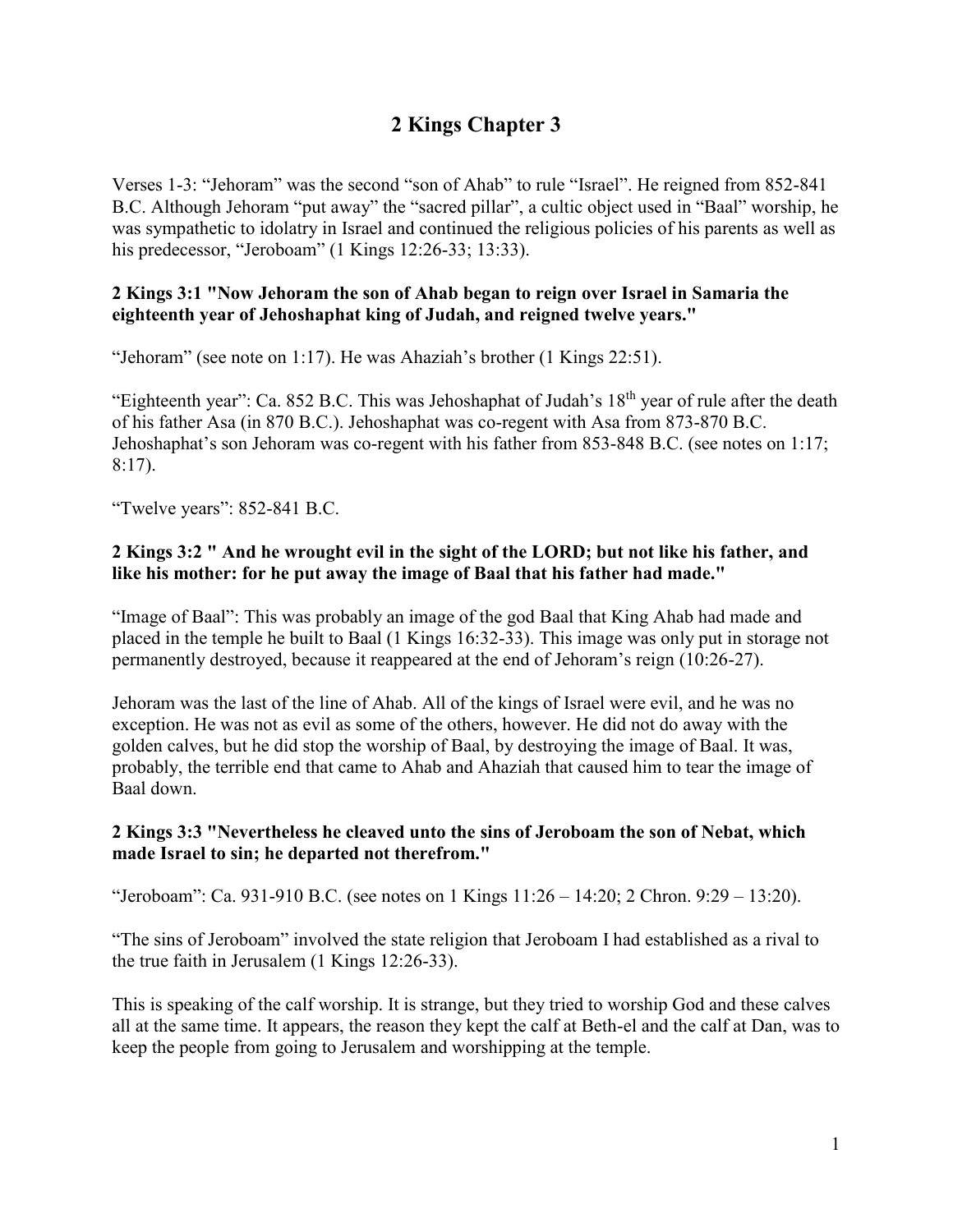Verses 4-5: The "Mesha" Stele (or Moabite Stone), is a witness to historical accuracy. Found in Jordan (in 1868 and dating to about 840 B.C.), this inscribed stone provides King Mesha of Moab's description of how he was oppressed by Israel's King Omri.

## **2 Kings 3:4 "And Mesha king of Moab was a sheepmaster, and rendered unto the king of Israel a hundred thousand lambs, and a hundred thousand rams, with the wool."**

Mesha king of Moab": According to the Moabite Stone (discovered at Dihon, Moab, in A.D. 1868 and dated to ca. 840-820 B.C.). Moab, which is located east of the Dead Sea between the Arnon River and the Brook Zered, had been Israel's vassal since Omri (ca. 880 B.C.). Moab's king, Mesha, was a sheep breeder (Amos 1:1), who supplied the king of Israel with lambs and wool. This was Moab's annual tribute to the Israelite king.

Now, we see the reason for the revolt of Moab. The tribute Moab paid was excessive.

#### **2 Kings 3:5 "But it came to pass, when Ahab was dead, that the king of Moab rebelled against the king of Israel."**

"Moab rebelled": Mesha used Ahab's death as an opportunity to cast off the political domination of Israel with its heavy economic burden. Moab's rebellion took place in 853 B.C. during the reign of Ahaziah (1:1). Jehoram determined to put down Moab's rebellion upon his accession to Israel's throne in 852 B.C. He mobilized Israel for war (verse 6), and asked Jehoshaphat of Judah to join him in the battle (verse 7).

Confirmation of this event comes from the Moabite Stone set up by Mesha, "the king of Moab" (see the note on 1 Kings 16:27).

Moab did not fight Israel for their independence until after Ahab was dead, because Ahab was a very strong opponent. He was also, very cruel, and might have wiped their people out to get their animals and other wealth.

#### **2 Kings 3:6 "And king Jehoram went out of Samaria the same time, and numbered all Israel."**

"And numbered all Israel" Who were fit to bear arms, got them together at some place, and mustered them, and prepared for a war with Moab, to reduce them.

This numbering was, possibly, taking stock, to see how many military they could muster in case of war. Numbering the people without God's permission was forbidden.

## **2 Kings 3:7 "And he went and sent to Jehoshaphat the king of Judah, saying, The king of Moab hath rebelled against me: wilt thou go with me against Moab to battle? And he said, I will go up: I [am] as thou [art], my people as thy people, [and] my horses as thy horses."**

Family ties again brought "Jehoshaphat" into a military expedition (see the note on 1 Kings  $22:4$ ).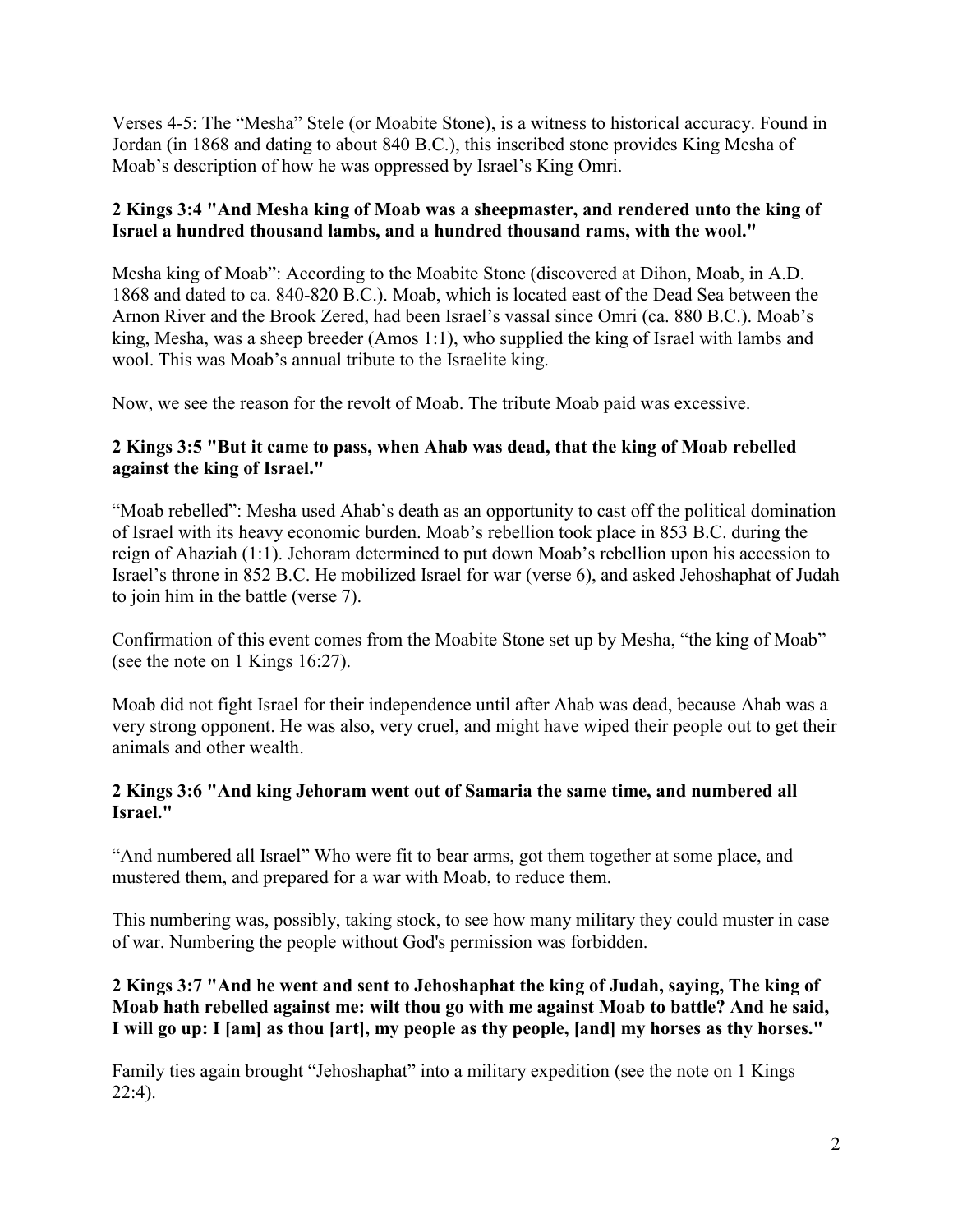Jehoshaphat had made an agreement with Ahab, when he was still alive. Jehoshaphat would help them, because of this earlier agreement, and because Moab was their mutual enemy.

#### **2 Kings 3:8 "And he said, Which way shall we go up? And he answered, The way through the wilderness of Edom."**

"The wilderness of Edom": This was the long and circuitous route by the lower bend of the Dead Sea, the arid land in the great depression south of the sea known as the Arabah, or an area of marshes on Edom's western side. According to the Moabite Stones (see note on 3:4), Mesha's army firmly controlled the northern approach into Moab. Therefore, an attack from the south had a much better chance of success. It was the most defenseless position and Mesha could not enlist help from the forces of Edom (verse 9).

One of the main reasons that Jehoshaphat chose this direction, was because Edom was a dependency of Judah, and would let them pass with no conflict. Edom was an enemy of Moab, themselves, and some of their troops might join them in the battle. Going by Edom was not the shortest route, but was probably the safest.

Verses 9-14: The biblical writer consistently refers to "the king of Israel" without naming him, perhaps to keep "Elisha" as the real focus of the narrative. "Poured water on the hands of Elijah" denotes selfless service to another, which Elisha committed to (in 1 Kings 19:21).

## **2 Kings 3:9 "So the king of Israel went, and the king of Judah, and the king of Edom: and they fetched a compass of seven days' journey: and there was no water for the host, and for the cattle that followed them."**

Apparently, Jehoshaphat had gained the allegiance of the Edomites in the previous Trans-Jordanian war (2 Chron. Chapter 20).

In the last lesson, we mentioned the fact that Edom did not have a king. They were ruled by a deputy that Jehoshaphat had set up. It is interesting here, that they have gained enough strength that they now have a king. It is also interesting, that they join the battle with Moab led by their king. Israel's troops will be in the front lines, because this battle is really theirs. Judah will back them up, and then the troops of Edom will back up Judah. This was such a tremendous amount of troops, you can see it would be easy to run out of water. This means they were travelling 7 days to get to the area of the battle.

#### **2 Kings 3:10 "And the king of Israel said, Alas! that the LORD hath called these three kings together, to deliver them into the hand of Moab!"**

Lamenting their sad case, as being desperate; and he was the more concerned, as he was the principal who had drawn the other kings into this affair, though he throws it upon the Lord and his providence.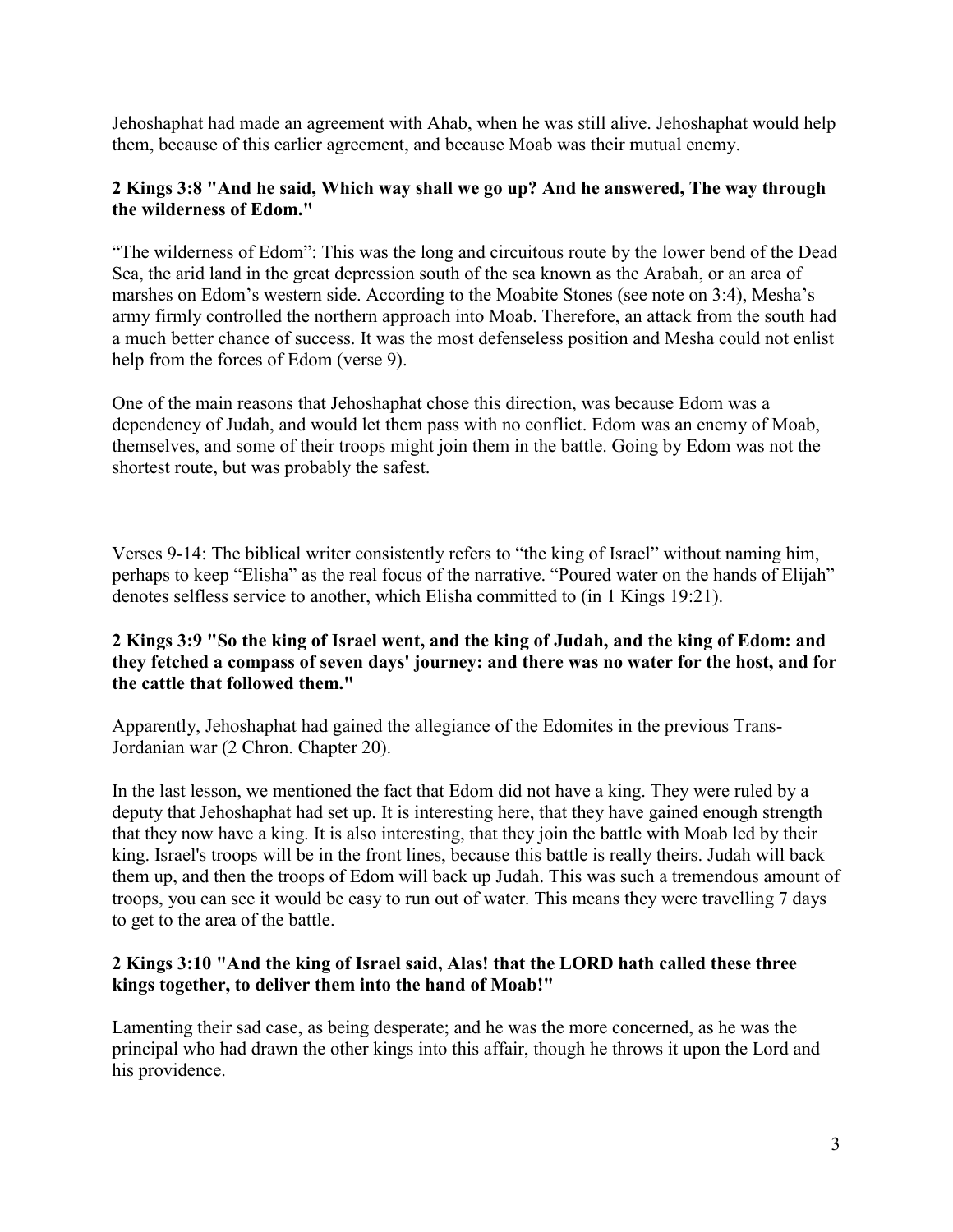"That the Lord hath called these three kings together, to deliver them into the hands of Moab": Into whose hands they must inevitably fall, if they could have no water to refresh them; since they would be so weak as not to be able to stand a battle with them, and be dispersed here and there in search of water, and so fall into their hands. Extreme thirst is intolerable. It is reported of Lysimachus, that he delivered himself and his army into the hands of the enemy for a draught of water. Leo Africanus relates, that in the desert of Azaoad stand two marble pillars, testifying that a rich merchant bought of a carrier of wares a cup of water at the price of 10,000 ducats; but there not being water sufficient neither for the one nor the other, they both died of thirst.

The fear of the king of Israel, is because of what happened to Ahab and Ahaziah. He realizes that it was not God who sent them to this war, but their own desire. He fears the LORD will be angry with them and destroy Israel, Judah, and Edom.

## **2 Kings 3:11 "But Jehoshaphat said, [Is there] not here a prophet of the LORD, that we may inquire of the LORD by him? And one of the king of Israel's servants answered and said, Here [is] Elisha the son of Shaphat, which poured water on the hands of Elijah."**

Whatever Jehoshaphat's faults might have been in allowing himself to be drawn into dangerous circumstances, he was consistently concerned with spiritual things. As on the previous occasion (1 Kings 22:7-28), so here he asks for a true "prophet" in order that the Lord's will may be known in the entire enterprise. Whether "Elisha" was ministering in the area or had accompanied the military forces, as was often done in the ancient Near East, is uncertain.

"Poured water on the hands": Probably derived from the custom of washing hands before and after meals. The idiom meant that Elisha had personally served Elijah. Jehoshaphat recognized that Elisha was a true prophet of the Lord (verse 12).

Notice, it is Jehoshaphat who calls for the prophet of God. It appears, that everyone knew of the miracles Elijah had done. They did not however, know much about Elisha, except that he served Elijah.

## **2 Kings 3:12 "And Jehoshaphat said, The word of the LORD is with him. So the king of Israel and Jehoshaphat and the king of Edom went down to him."**

To give them an answer, which he concluded from his being a servant and disciple of Elijah, whom he succeeded in his office, and of whom he had, doubtless, heard. And from his following the camp, and being in it, which he easily imagined was not to fight, but to assist by his advice and counsel. And by his prophecies, as there might be occasion for them.

"So the king of Israel and Jehoshaphat and the king of Edom went down to him": Descended from their chariots, and went to the tent in the camp where he was. They did not send for him to come to them, but, in honor of him, went to him themselves.

Jehoshaphat knew that this man of God would be the one they needed to see. Jehoshaphat, a man who did right in God's sight, was in very bad company with these two evil kings.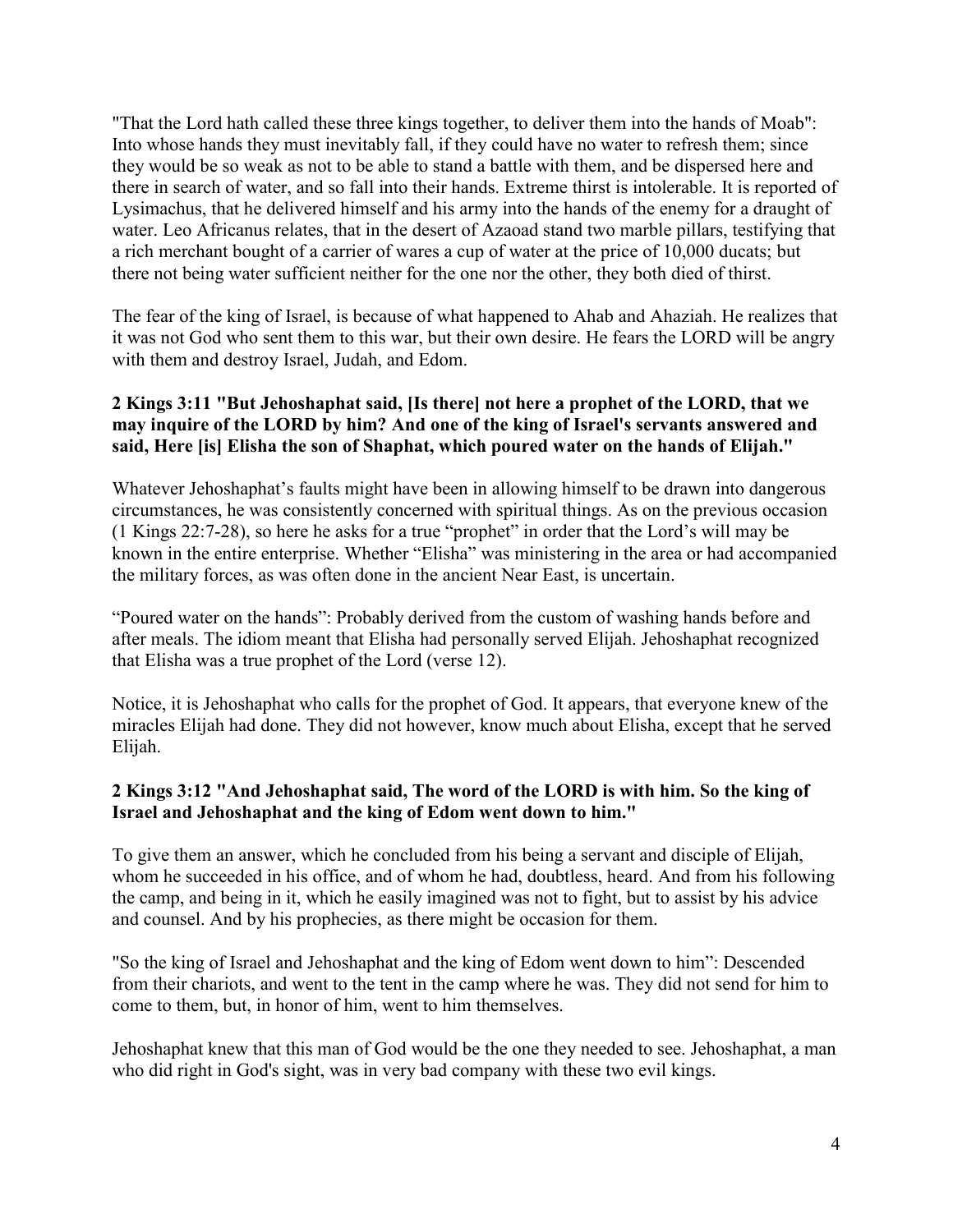## **2 Kings 3:13 "And Elisha said unto the king of Israel, What have I to do with thee? get thee to the prophets of thy father, and to the prophets of thy mother. And the king of Israel said unto him, Nay: for the LORD hath called these three kings together, to deliver them into the hand of Moab."**

"What do I have to do with thee": A Hebrew idiom that expressed the completely different perspective of two individuals (2 Sam. 16:10). Elisha sarcastically ordered Jehoram to consult the prophets of his father Ahab, prophets of the northern kingdom's deviant religion (1 Kings 22:6; 10-12), and the prophets of his mother Jezebel, the prophets of Baal and Asherah (1 Kings 18:19).

Elisha first reprimands Jehoram for his evil ways. He reminds him that his father Ahab, and his mother, Jezebel, had brought the worship of Baal into the land. Even though Jehoram had torn down the statue of Baal, he was still an evil king in the sight of the LORD. Notice that Jehoram says, it was the LORD who brought these three together. He is afraid the LORD will destroy them, as he did Ahab and Ahaziah.

#### **2 Kings 3:14 "And Elisha said, [As] the LORD of hosts liveth, before whom I stand, surely, were it not that I regard the presence of Jehoshaphat the king of Judah, I would not look toward thee, nor see thee."**

"Regard the presence": Elisha agreed to seek word from the Lord because of his great respect for Jehoshaphat, the king of Judah, who did what was right in the eyes of the Lord (1 Kings 22:43).

The only thing Jehoshaphat did that was displeasing to the LORD, was the times he made alliance with the evil kings. It appears, the LORD forgave him for that, because he was righteous in God's sight. Elisha would not have even answered the kings of Israel and Edom, but will speak to Jehoshaphat.

Verses 15-19: Calling for a "musician" reflects one of the various ways God disclosed His word to His prophets, through music (1 Sam. 10:5), visions (Isa. 21:2; Dan. 1:17; 2:19), or personal reflection (Jer. 11:18-23).

## **2 Kings 3:15 "But now bring me a minstrel. And it came to pass, when the minstrel played, that the hand of the LORD came upon him."**

Elisha's call for a minstrel is not evidence that he was an ecstatic, as sometimes suggested. Elisha was simply setting a proper atmosphere for spiritual things in the midst of dire conditions. Music was an important part of Israel's spiritual experience, whether individually or in situations of formal religious worship.

"A minstrel": The music was used to accompany praise and prayer, which calmed the mind of the prophet that he might clearly hear the word of the Lord. Music often accompanied prophecies in the Old Testament (1 Chron. 25:1).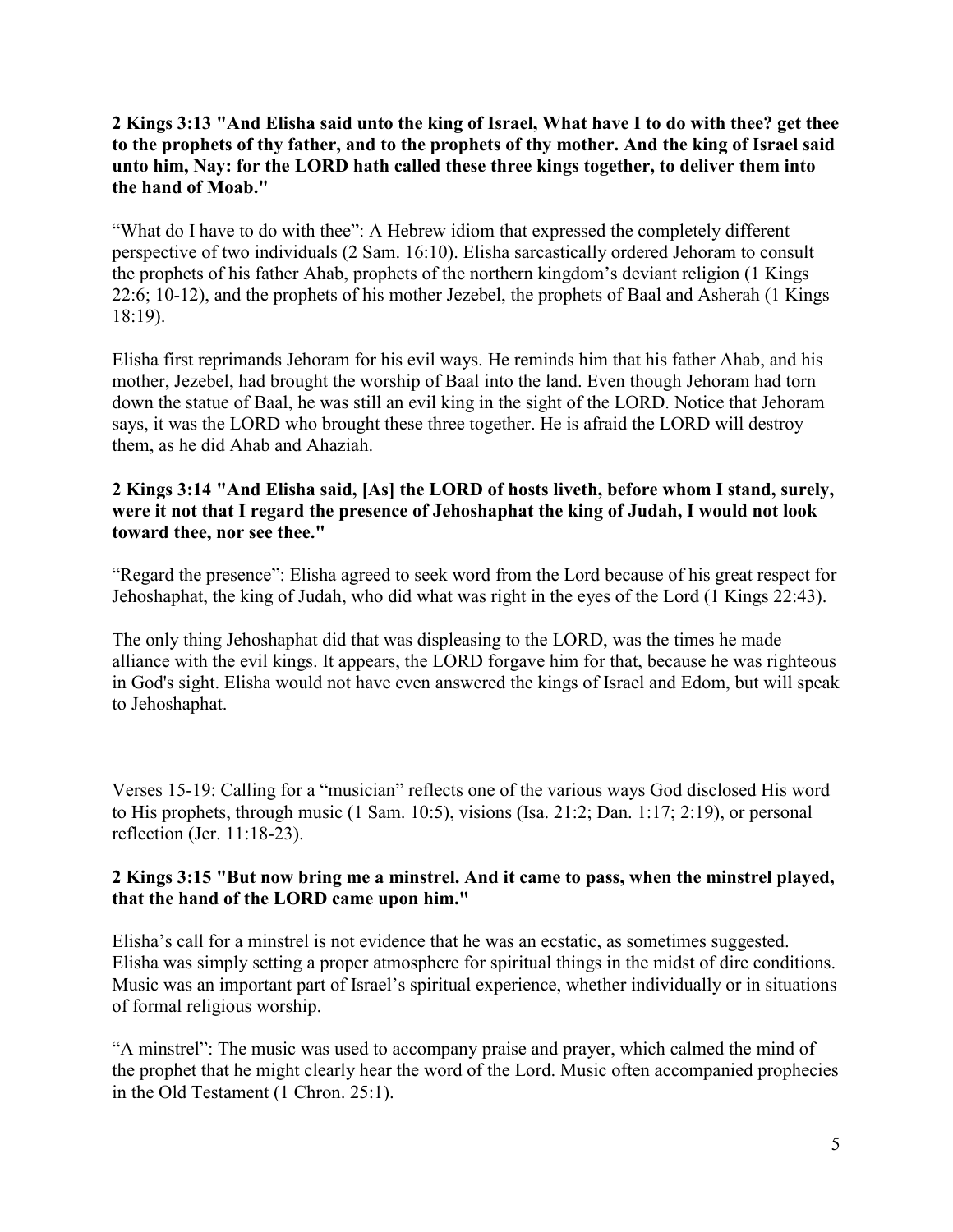Music definitely has a place in worship. The beautiful spiritual songs in the church prepare our hearts to receive the message God has for His people. This is the reason for the minstrel here. Elisha will listen to the soft music, and get his mind off the world. The music will have a calming influence. Elisha would close out the world, and listen to the Word the LORD speaks through him.

## **2 Kings 3:16 "And he said, Thus saith the LORD, Make this valley full of ditches."**

"This valley": Probably the northeast area of the Arabah, west of the highlands of Moab and southeast of the Dead Sea (see verse 8).

We remember, they were out of water. These ditches would hold water for them.

## **2 Kings 3:17 "For thus saith the LORD, Ye shall not see wind, neither shall ye see rain; yet that valley shall be filled with water, that ye may drink, both ye, and your cattle, and your beasts."**

No rain was to fall where the Israelites and their enemies were encamped; there was not even to be that all but universal accompaniment of rain in the East, a sudden rise of wind (compare 1 Kings 18:45; Psalm 147:18; Matt. 7:25).

"Cattle, and your beasts": The former are the animals brought for food. The latter are the baggage animals.

We are not told where the water comes from, but we can assume that the water flows into these ditches from another spot. It may rain heavy in another place, and flow the water into the ditches. It is not important how the ditches are filled with water. It is a miracle from God.

## **2 Kings 3:18 "And this is [but] a light thing in the sight of the LORD: he will deliver the Moabites also into your hand." Elisha explains that filling these ditches with water is a minor miracle. The great miracle that will take place here, will be the Moabite defeat by the Lord. He will deliver the Moabites into their hands.**

To give them such a plenty of water in such an extraordinary manner: he would do for them what was greater, not only save them from falling into the hand of Moab, which they feared.

"But he wilt deliver the Moabites into your hands": Which was more than was asked for, or expected.

## **2 Kings 3:19 "And ye shall smite every fenced city, and every choice city, and shall fell every good tree, and stop all wells of water, and mar every good piece of land with stones."**

These wartime directions go beyond the normal limits allowable in battle situations (Deut. 20:19- 20).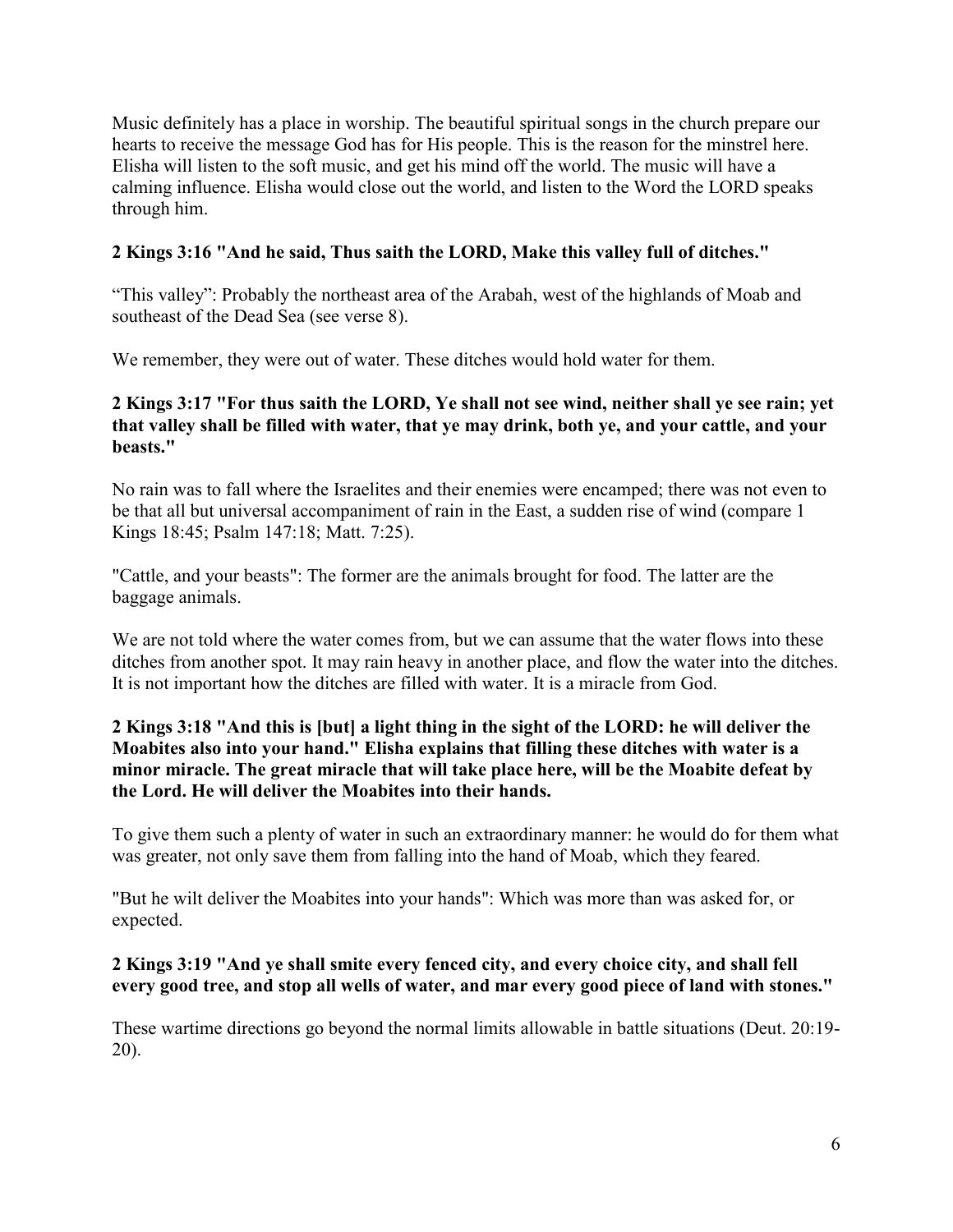These four points of "attack" on both natural and human resources would not only defeat the Moabites in the moment but disable them long-term.

This is not a commandment to do these things, but rather prophetically speaking of what they would do. The Moabites were not living for God. This is speaking of a total destruction of the land, which would have to be rebuilt.

Verses 20-25: Events unfolded as Elisha predicted (3:16-19), proving him a true prophet of God. To "deliver the Moabites into Israel's hand" was indeed "a simple matter" for the Lord (3:18). But no one would have imagined that God would use the blood-like reflection of the "sun" on the "water" to do so.

Kir-hareseth" was the capital of Moab (Isa. 16:7).

#### **2 Kings 3:20 "And it came to pass in the morning, when the meat offering was offered, that, behold, there came water by the way of Edom, and the country was filled with water."**

"Meat offering": This was offered daily (see Exodus 29:38-41).

"Came water by the way of Edom": Divinely created flash floods from the mountains of Edom caused water to flow in the direction of the Dead Sea. This water was caught in the canals that had been built in the valley (verse 16).

The early morning was the time of the morning sacrifice. It appears, there had been heavy rain in Edom, and the water flowed into the ditches from there.

#### **2 Kings 3:21 "And when all the Moabites heard that the kings were come up to fight against them, they gathered all that were able to put on armor, and upward, and stood in the border."**

The kings of Israel, Judah, and Edom.

"They gathered all that were able to put on armor, and upward": that were of an age capable of that, and all who were more grown; or "girt on a girdle", a military one, with which the sword was girt, who were at age to wear and knew how to wield a sword.

"And stood in the border": Of their land, between Edom and them, to defend themselves and their country against these invaders.

It seemed, that the Moabites had gathered all the men of the land who were old enough to fight, and gave them armor. They quickly covered the border, where the enemy was coming from.

**2 Kings 3:22 "And they rose up early in the morning, and the sun shone upon the water, and the Moabites saw the water on the other side [as] red as blood:"**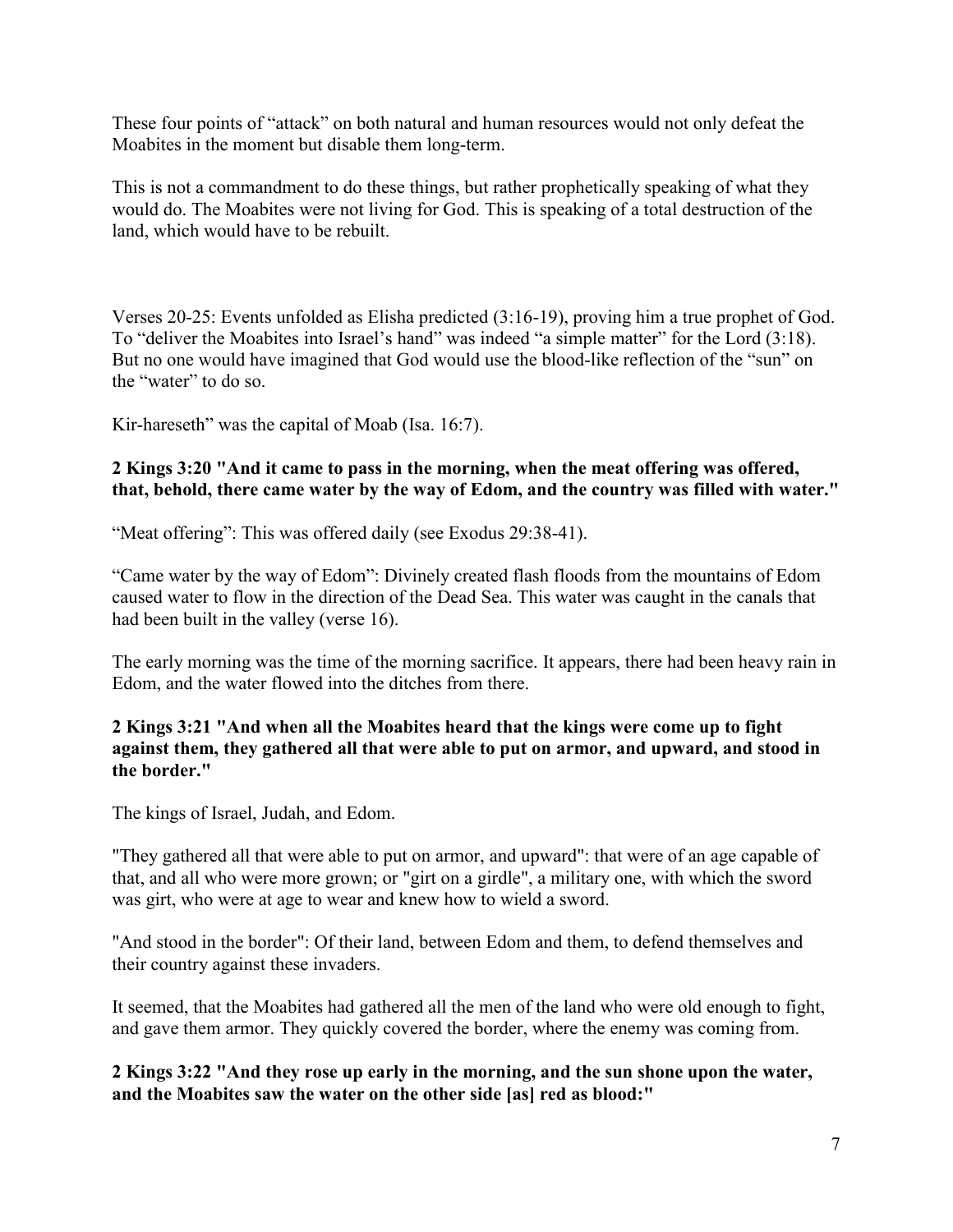Water ... red as blood": As the Moabites looked down at the unfamiliar water in the ditches dug in the valley below them, the combination of the sun's rays and the red sandstone terrain gave the water a reddish color, like pools of blood. Unaccustomed to water being in those places and having heard no storm (see verse 17), the Moabites thought that the coalition of kings had slaughtered each other (verse 23), and so went after the spoils. The coalition army led by Israel defeated the Moabites, who had been delivered into their hands by the Lord (see verses 18, 24).

## **2 Kings 3:23 "And they said, This [is] blood: the kings are surely slain, and they have smitten one another: now therefore, Moab, to the spoil."**

They were very confident of it, having no notion of water, there having been no rain for some time; and perhaps it was not usual to see water at any time in this place.

"The kings are surely slain": They and their forces.

"And they have smitten one another": Having quarreled either about their religion, or about want of water, and the distress they were come into through it, laying the blame of their coming out to war. Or of their coming that way, on one another; and the Moabites might rather think something of this kind had happened, from what had lately been done among themselves, and their allies (2 Chron. 20:23).

"Now therefore, Moab, to the spoil": Having no occasion to fight, or prepare for it; all they had to do was to march directly to the enemy's camp, and plunder it.

It appears, these ditches did more than supply water to them. The ditches, possibly, had red clay at the bottom, and the water on it caused it to appear to be blood. It could also have been a sunrise of redness that caused the water to look red. They knew that Israel had broken away from Judah, and they thought some of the rivalry between them had sprung up in battle. They want to believe these three kings and their men had turned on each other. They want it so badly, they had convinced themselves that is what happened.

## **2 Kings 3:24 "And when they came to the camp of Israel, the Israelites rose up and smote the Moabites, so that they fled before them: but they went forward smiting the Moabites, even in [their] country."**

Not in an orderly regular manner, in rank and file, as an army should march, but in a confused manner, everyone striving who should get there first, and have the largest share of the booty.

"The Israelites rose up and smote the Moabites, so that they fled before them": Being prepared for them, they fell upon them sword in hand, and soon obliged them to flee.

"But they went forward smiting the Moabites, even in their country": They pursued them closely, and slew them as they fled, and followed them not only to their borders, but into their own country. Though Schultens, from the use of the word in the Arabic language, renders the passage, "and they blunted their swords in it (in that slaughter), even by smiting the Moabites".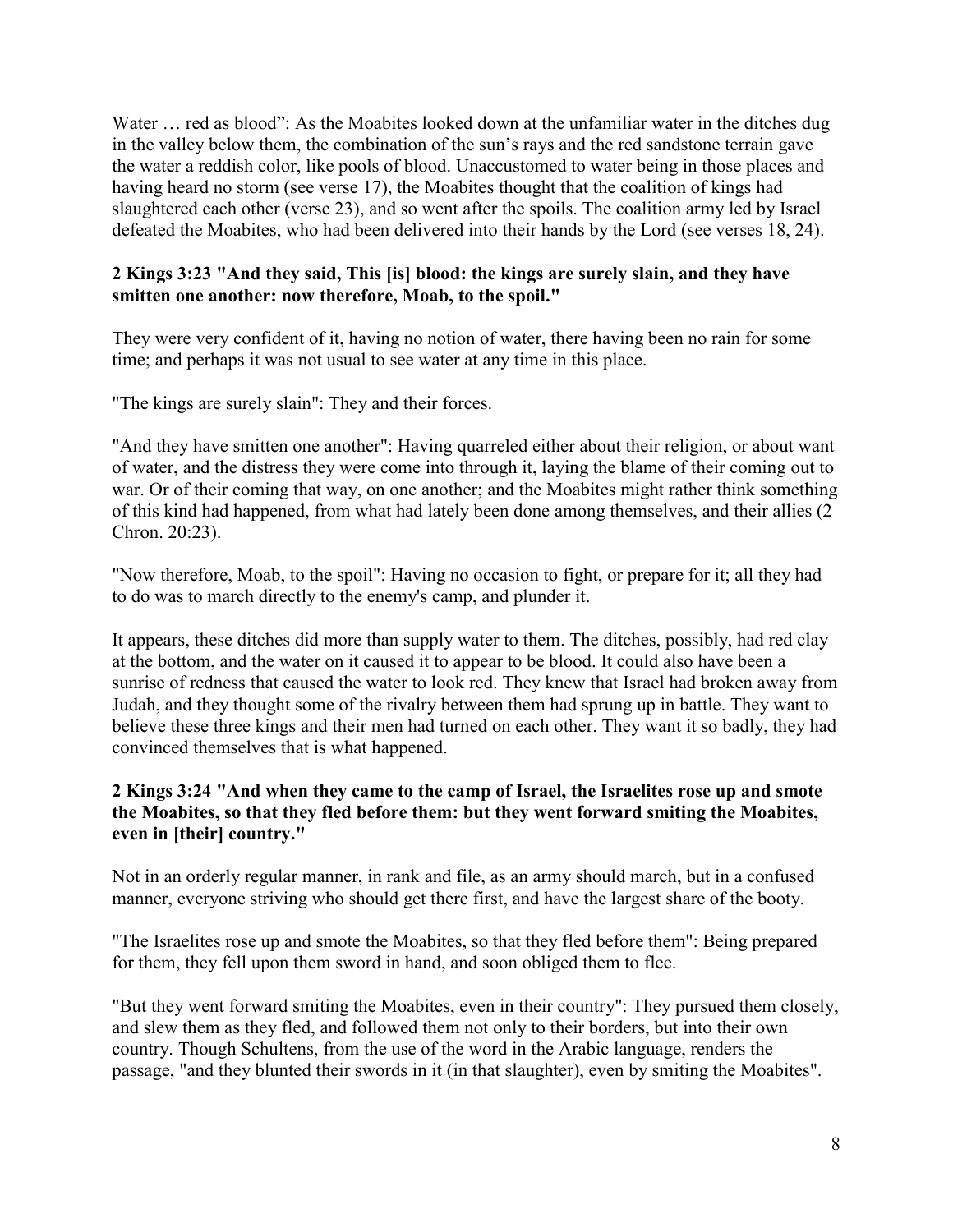The Moabites had run in on Israel expecting to take a spoil, and instead, the Israelites killed many, and the others retreated. The Israelites did not stop the battle when the Moabites ran. They followed them into their land to destroy them.

## **2 Kings 3:25 "And they beat down the cities, and on every good piece of land cast every man his stone, and filled it; and they stopped all the wells of water, and felled all the good trees: only in Kir-haraseth left they the stones thereof; howbeit the slingers went about [it], and smote it."**

"Kir-haraseth": The coalition army invaded Moab and besieged its capital city, Kir-haraseth, located about 11 miles east of the Dead Sea and about 20 miles northeast of the Arabah.

We see the prophecy of Elisha fulfilled here. They went through the land destroying everything in sight. The good trees are trees that are useful to the people living there. They could even be speaking of fruit trees. Kir-haraseth was a fortress, and could not be broken down without the heavier rams and such. This is possibly, why it was not immediately torn down. The battering rams and the catapults, which threw large stones at them, tore it down.

## **2 Kings 3:26 "And when the king of Moab saw that the battle was too sore for him, he took with him seven hundred men that drew swords, to break through [even] unto the king of Edom: but they could not."**

"The king of Moab" probably decided to fight the Edomite forces because of Edom's lesser forces and to punish "Edom" for siding with the allied Israelite armies.

The king saw that they were all about to die. The king takes his strongest and bravest men, who had probably, been his personal guard, and tried to break through into the ranks of Edom, but they could not.

## **Kings 3:27 "Then he took his eldest son that should have reigned in his stead, and offered him [for] a burnt offering upon the wall. And there was great indignation against Israel: and they departed from him, and returned to [their own] land."**

"His eldest son … offered him": In desperate hope for intervention by his idol god, Mesha sacrificed his oldest son to the Moabite god Chemosh. This was done in plain view of everyone inside and outside the city in an attempt to induce Chemosh to deliver the Moabites from disastrous defeat.

"Great indignation against Israel": It seems best to understand that the king's sacrifice inspired the Moabites to hate Israel more and fight more intensely. This fierceness perhaps led Israel to believe that Chemosh was fighting for the Moabites. Thus, the indignation or fury came from the **Moabites** 

Despite Israel's success (3:24-25), the Moabites rallied and forced Israel to return home without complete victory. God graciously meets the needs of His people, but He will not be coerced, manipulated, or used by those who, like Jehoram, do not obey Him.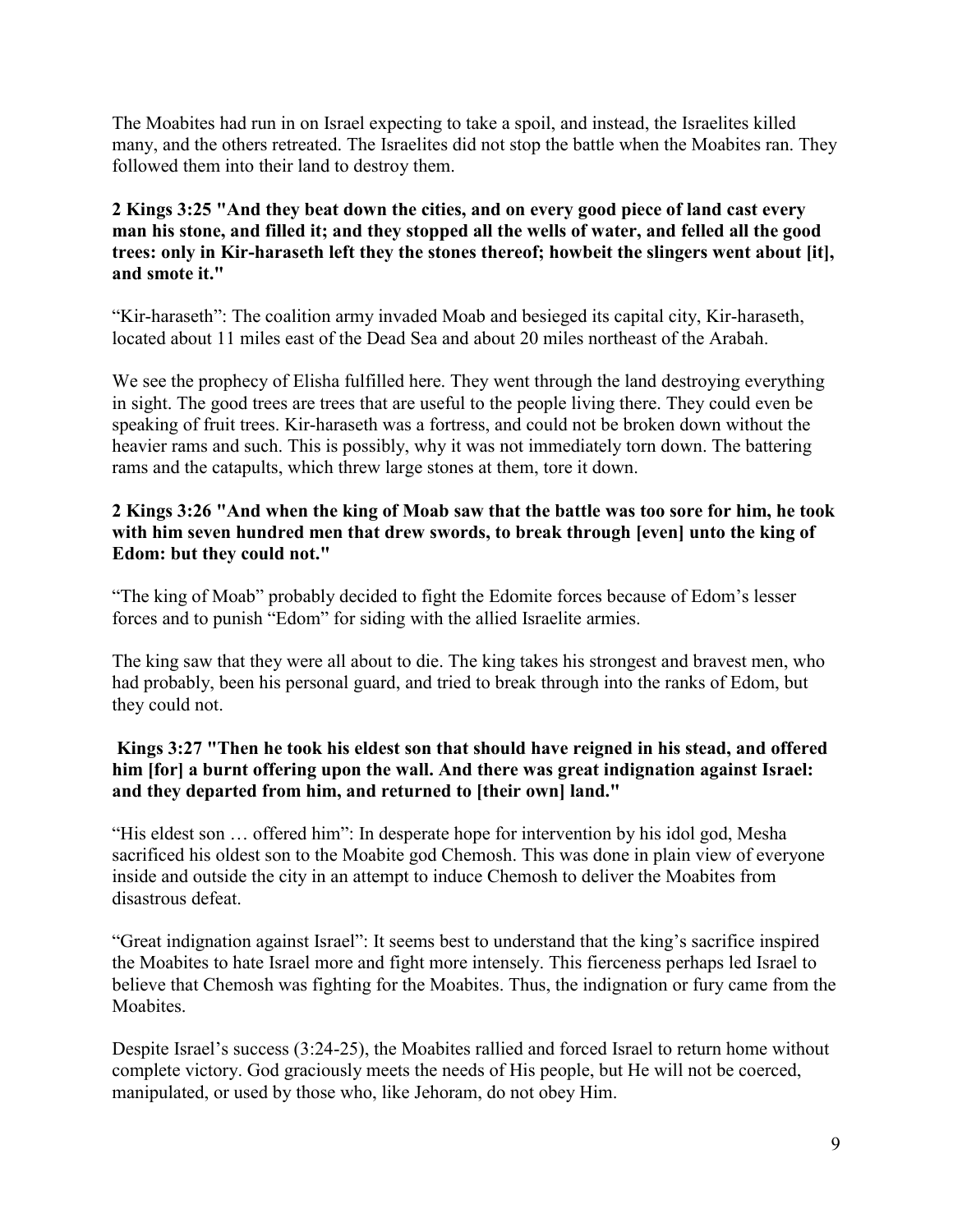The Moabite king's desperate sacrifice of his "son" is often paralleled in the literature of the ancient Near East. This verse provides an instance where the Bible supplements the information from secular history (i.e., the Moabite Stone). The Israelites left the scene with disgust at what they saw.

In Moab, the eldest son of the ruler who died, would take the throne. The rule over the land was handed down from father to son. Human sacrifice was offered by the heathen people who surrounded Israel and Judah. The sacrifice was of his eldest son, because he was the most precious to him. This human sacrifice would have been an abomination to God. It would also have been revolting to the Israelites and those of Judah. It was certainly revolting to the people of Moab. This drastic step so shocked everyone that the war ended. Israel, Judah, and Edom went home.

# **2 Kings Chapter 3 Questions**

- 1. Who became king of Israel at the death of Ahaziah?
- 2. How many years did he reign?
- 3. How was his evil reign different from that of Ahab and Jezebel?
- 4. What was the sin of Jeroboam mentioned in verse 3?
- 5. Why had they kept the golden calf at Bethel and at Dan?
- 6. Who was king of Moab at this time?
- 7. How did they make their living?
- 8. When did Moab revolt against Israel?
- 9. What did Jehoram do to prepare for war?
- 10. Who did he send to for help?
- 11. Was he willing to help him against Moab?
- 12. Why was Jehoshaphat willing to help fight Moab?
- 13. Who chose the direction of attack?
- 14. Why did he choose this way, since it was not the shortest?
- 15. What suddenly comes to the king of Israel about the LORD?
- 16. Who asks if there is a prophet to consult?